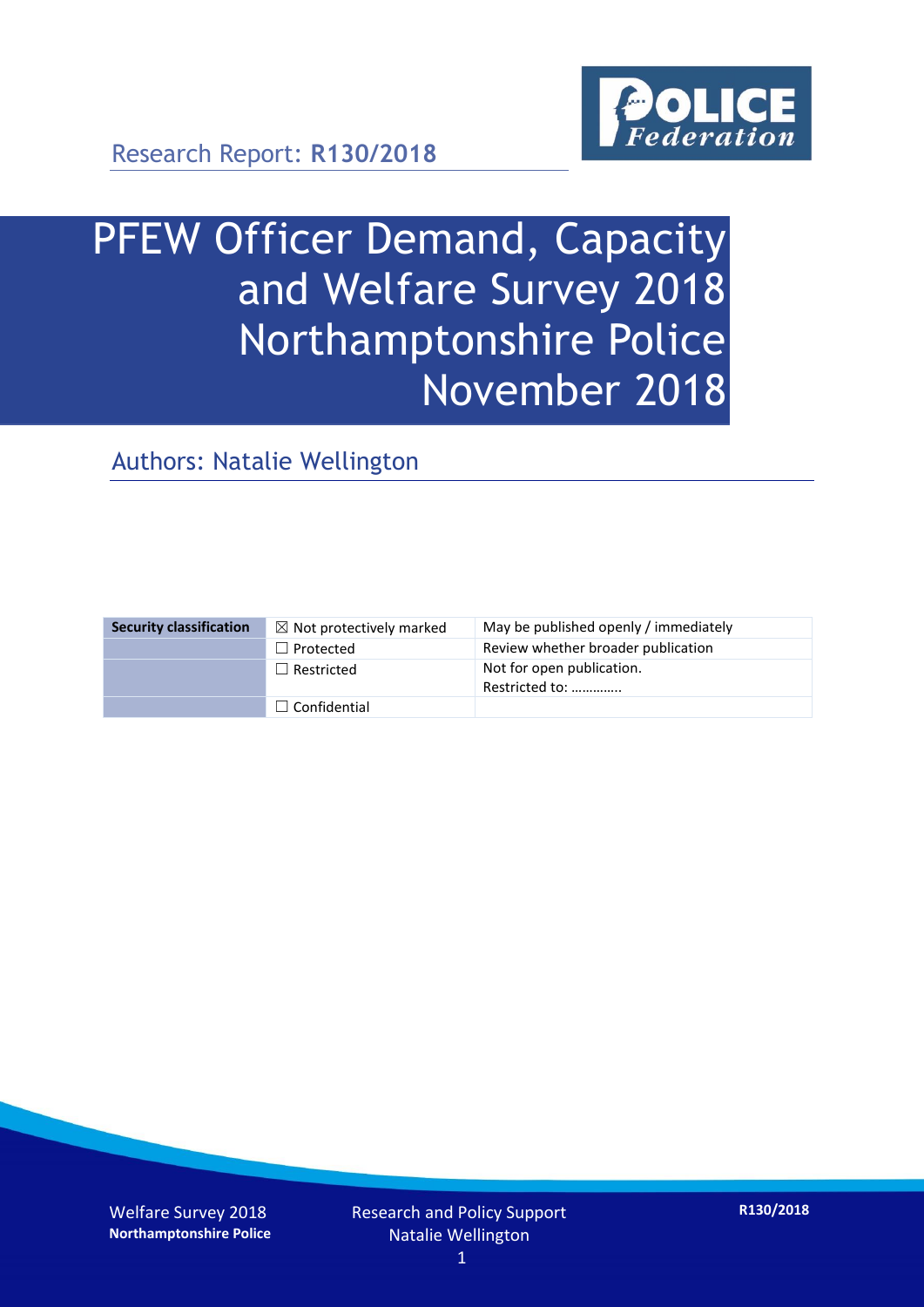### **FOREWORD**

#### **INTRODUCTION**

Over the last decade, the impact of reducing policing budgets on officer numbers has been considerable, with a 15% fall in officer numbers over a seven year period from a high of 142,056 in 2009 to 121,010 in March 2018. $^{\mathrm{i}}$  Evidence from a focus group study conducted by the PFEW<sup>ii</sup> highlighted that these reductions may be having a negative effect on officers individual wellbeing. It was within this context that the Police Federation of England and Wales (PFEW) began a biennial Demand, Capacity and Welfare Survey. The 2018 PFEW Officer Demand, Capacity and Welfare Survey is the second iteration of the survey.

This report provides a summary of responses to key questions from the 2018 PFEW Officer Demand, Capacity and Welfare Survey from respondents in Northamptonshire Police.

Where appropriate, details of average responses from last year, or the police service as a whole, are also presented. However, differences across these figures have not been tested to assess whether they are statistically significant<sup>1</sup>; therefore any and all differences reported are for guidance only and must be treated with caution.

Force rankings have not been included, because not all differences are statistically significant. In addition, forces with fewer than 100 respondents were not provided with a force level report as their sample size was too small to be representative of the force as a whole and may have enabled identification of individuals based on their demographics.

Please be aware that the total number of responses for each item may vary slightly as not all items were answered by all respondents, and all percentages are rounded to the nearest whole number. In addition, the actual differences between any and all groups may be quite small and these details should be considered when interpreting the data.

 $<sup>1</sup>$  As all the data are derived from samples of the population, rather than the whole population, percentage figures calculated are strictly</sup> speaking estimates, rather than exact measures. This means that every figure has a margin of error associated with it. Hence a very small percentage difference year on year may be due to sampling, rather than to actual changes.

Welfare Survey 2018 **Northamptonshire Police**

-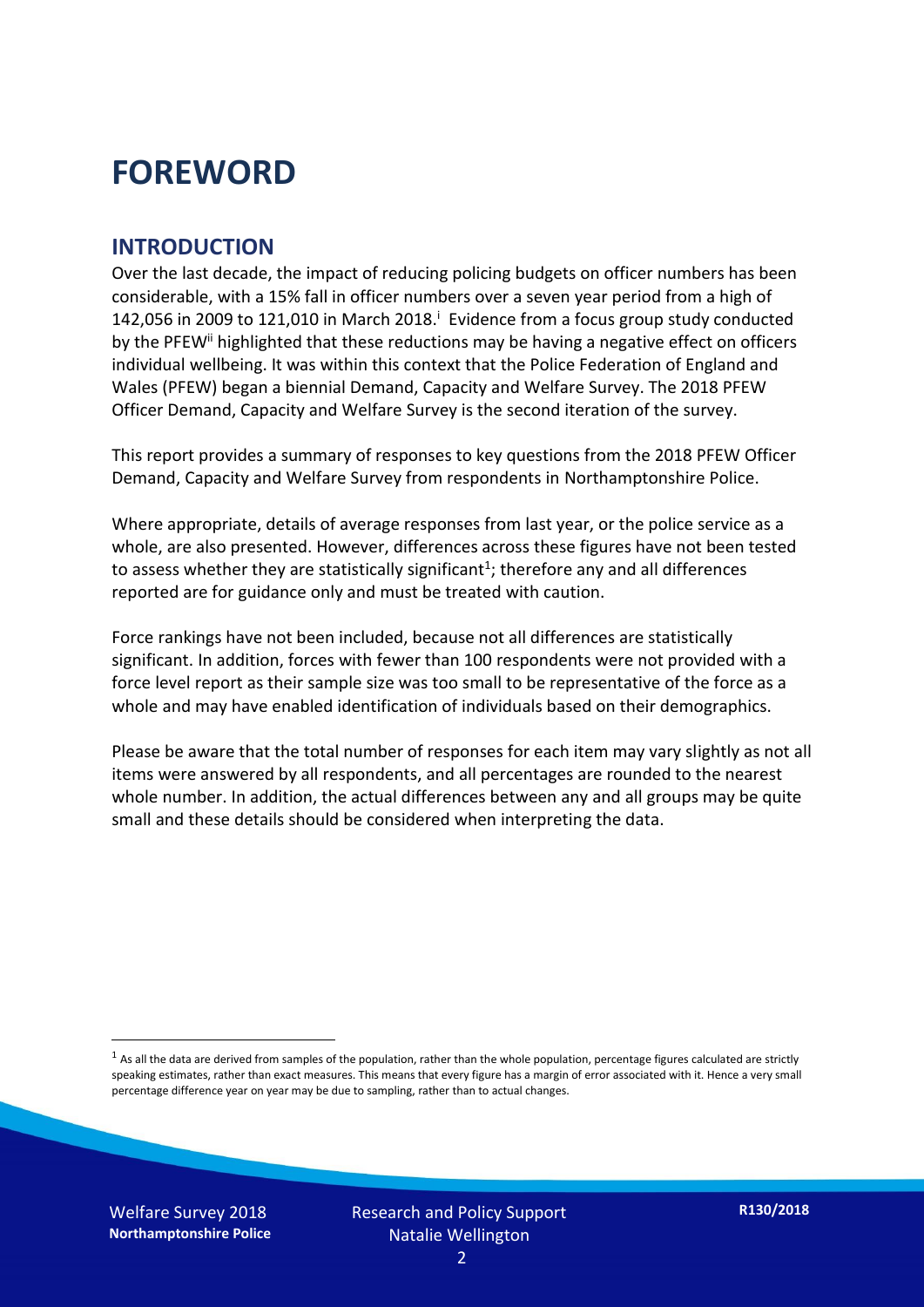#### **RESPONSE RATES AND DEMOGRAPHICS**

Survey responses were gathered over a six-week period between August and September 2018. All officers of the federated ranks in England and Wales were eligible to participate.

Analyses were conducted on a sample of 18,100 responses drawn from all 43 forces across England and Wales.<sup>2</sup> The national response rate for the 2018 survey was 15%.

Overall 4% of respondents (n=788) to the survey declined to state which force they belonged to. These responses have been included within the national data but are excluded from force-level analyses.

123 responses were received from Northamptonshire Police, representing a response rate of around 10%.<sup>3</sup> The margin of error for this report has been calculated using the size of the sample and the population. At a 95% confidence level, this force report has a 8% margin of error. If the margin of error is less than 5%, it can be considered to be within the normal bounds of academic rigor.<sup>4</sup> If this threshold has not been met, the results from this report must be interpreted with caution.

63% of responses from Northamptonshire Police were received from male officers and 35% of responses were from female officers. The other 2% preferred not to say. In regards to rank, 65% of respondents from Northamptonshire Police were Constables, 25% were Sergeants, 8% were Inspectors, and 2% were Chief Inspectors. 5% of responses from Northamptonshire Police were received from Black and Minority Ethnic (BME) officers.

-

 $2$  Data were removed where the respondent indicated they were not currently a police officer or they gave implausible answers – for full exclusion criteria, please see the full report.

<sup>3</sup> Based on March 2018 Home Office figures of officer headcount, for full details please see item ii in the reference section.

<sup>4</sup> The generally accepted academic standards is a 95% confidence level with a 5% (or less) margin of error.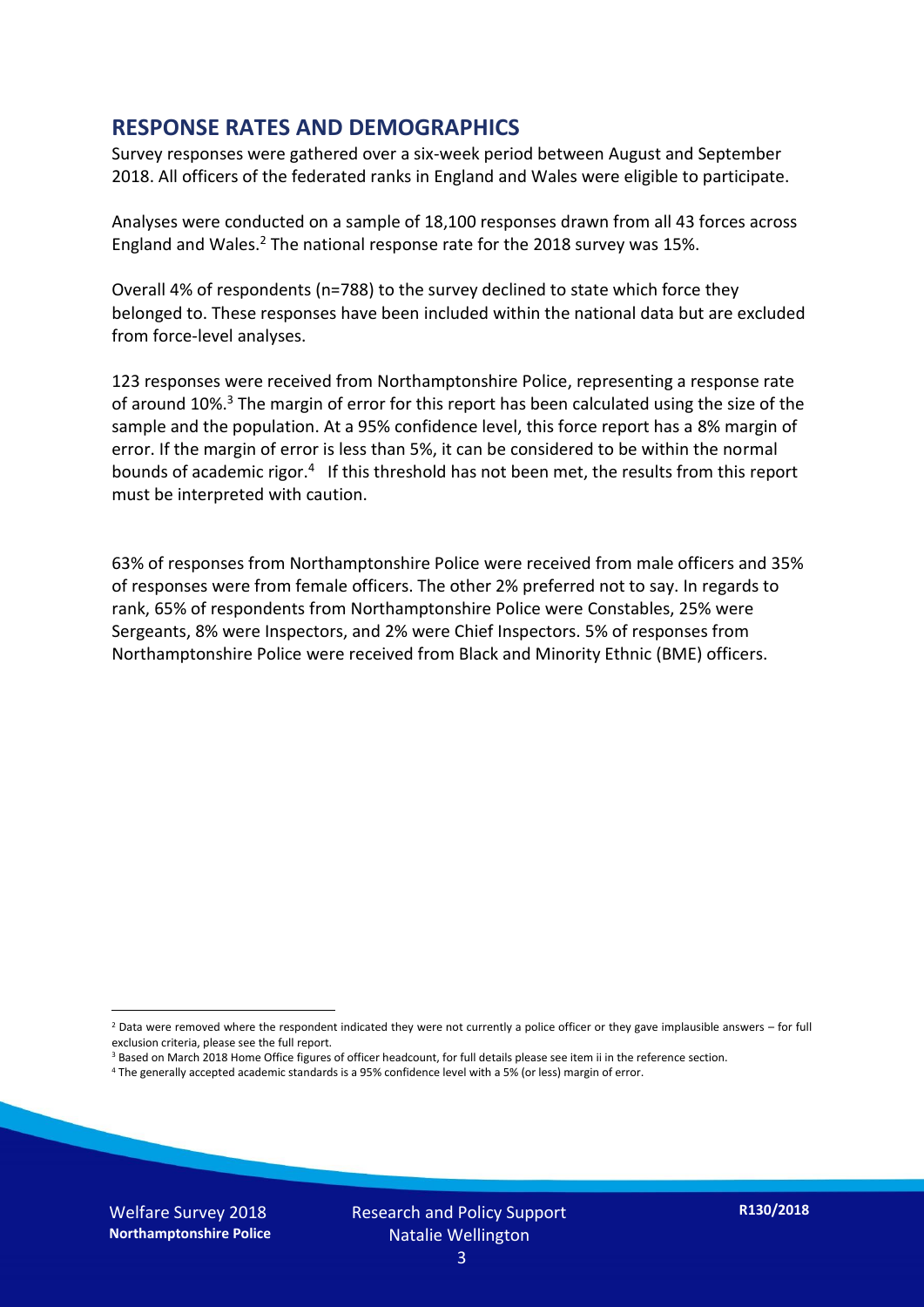### **INFOGRAPHIC**



#### **Who responded?**

**123** responses were received from Northamptonshire Police, representing a **10%** response rate



Welfare Survey 2018 **Northamptonshire Police** Research and Policy Support Natalie Wellington 4

**R130/2018**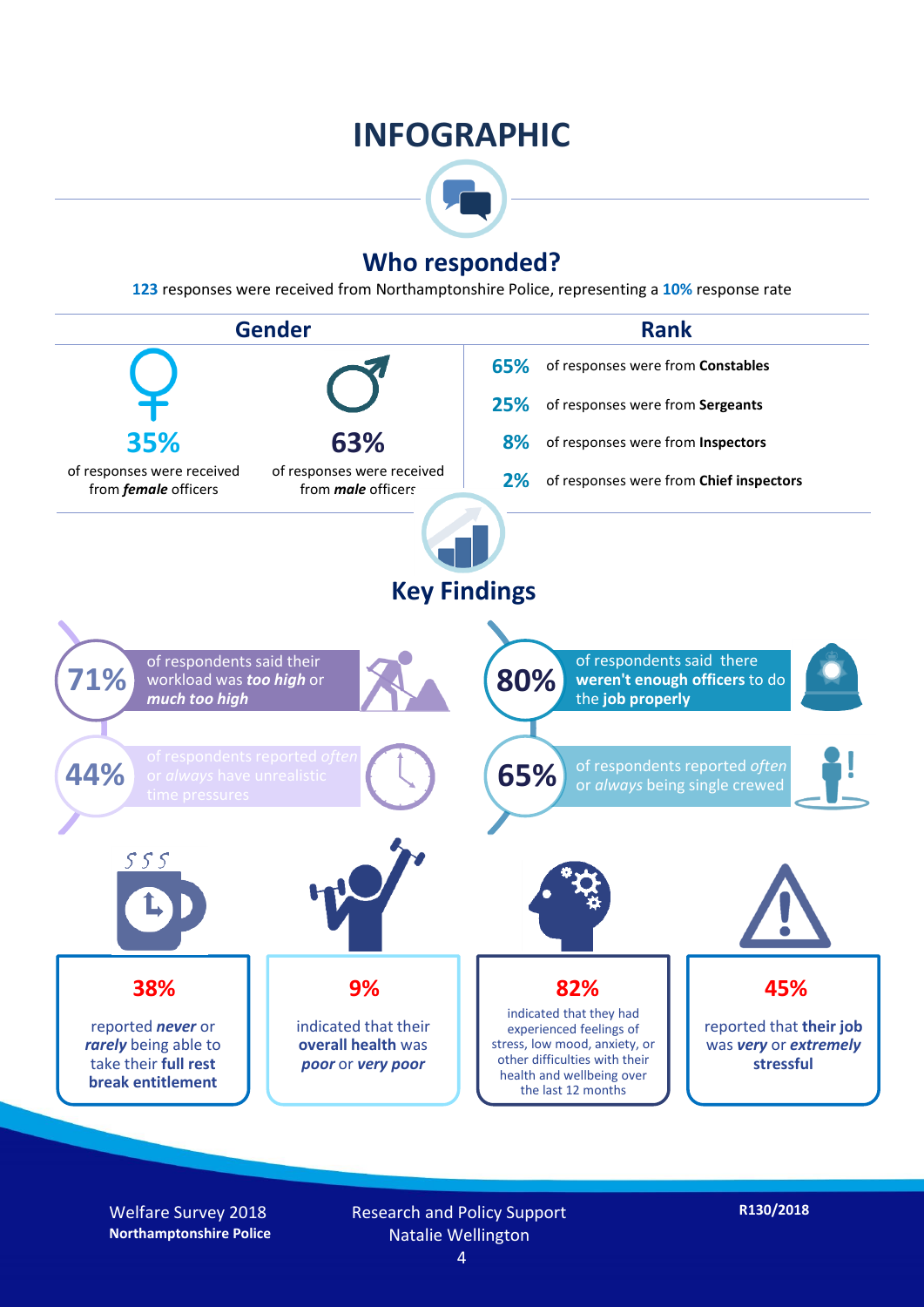### **Executive Summary**

- **123** responses were received from Northamptonshire Police, representing a response rate of around **10%**.
- The average (mean) rating for overall Job satisfaction for respondents from Northamptonshire Police was **5/10.**
- Frequent single crewing (often or always) was reported by **65%** of respondents from Northamptonshire Police.
- **38%** of respondents from Northamptonshire Police reported *never* or *rarely* being able to take their **full rest break entitlement***; lower than* the proportion in 2016.
- **71%** of respondents from Northamptonshire Police said their **workload** was *too high* or *much too high; higher than* the proportion in 2016.
- **44%** of respondents from Northamptonshire Police reported *often* or *always* **having unrealistic time pressures***; higher than* the proportion in 2016.
- **80%** of respondents from Northamptonshire Police said there **weren't enough officers to do the job properly***; higher than* the proportion in 2016.
- **9%** said that they had **enough time engage in proactive policing** in their team/unit*; lower than* the proportion in 2016.
- **9%** of respondents from Northamptonshire Police indicated that their **overall health** was *poor* or *very poor.*
- **82%** of respondents from Northamptonshire Police indicated that they had **experienced feelings of stress, low mood, anxiety, or other difficulties with their health and wellbeing** over the last 12 months.
- **45%** of respondents from Northamptonshire Police reported that their job was *very*  or *extremely* **stressful***; higher than* the proportion in 2016.
- **17%** of Northamptonshire Police respondents reported that they had suffered **one or more injuries** that required medical attention as a result of **work-related violence**  in the last year.
- **19%** of Northamptonshire Police respondents reported that they had suffered **one or more injuries** that required medical attention as a result of **work-related accidents** in the last year.
- **41%** of respondents from Northamptonshire Police felt that someone would be **treated differently (in a negative way)** if they disclosed difficulties with their mental health and wellbeing; *lower than* the proportion in 2016.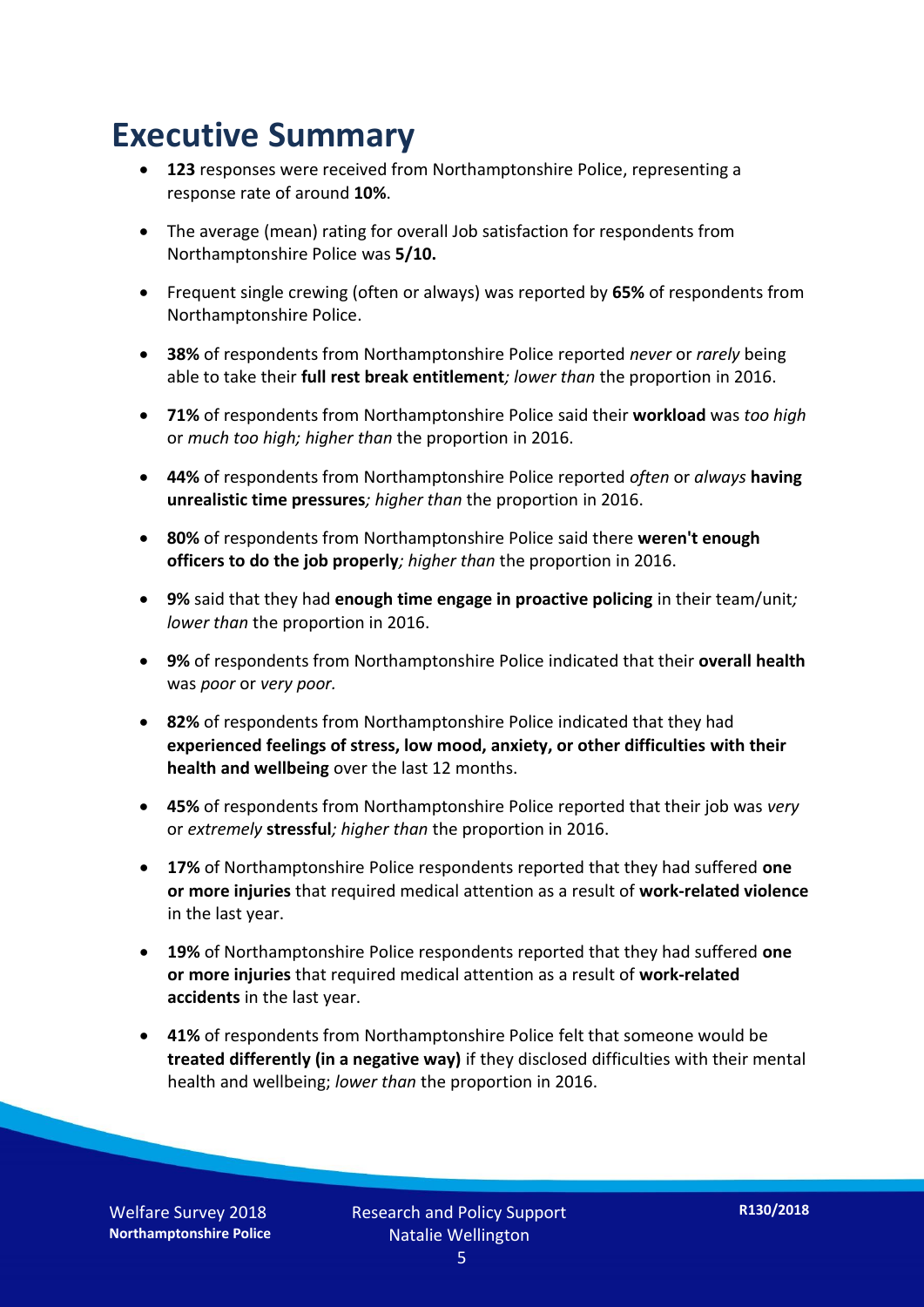### **1. WORKING ARRANGEMENTS**

#### **1.1. OVERALL JOB SATISFACTION**

Respondents were asked to rate their overall job satisfaction between 0 and 10, where 0 was 'not at all satisfied' and 10 was 'completely satisfied.'

The average (mean) rating for overall job satisfaction for respondents from Northamptonshire Police was 5/10 (range 0-10), with 22% of respondents reporting an overall job satisfaction rating of 2 or less.

This can be compared to the National average of 4/10, and 32% of respondents reported an overall job satisfaction rating of 2 or less.

#### **1.2. SHIFTS**

28% of respondents from Northamptonshire Police reported that their formal shift duration was more than the 8-10 hours advised by the Health and Safety Executive<sup>iii</sup> and the Police Negotiating Board,<sup>iv</sup> and 20% of respondents indicated a shift length of 12 hours or more.

7% of the national sample indicated that their formal shift duration was more than 8-10 hours, and 5% indicated a shift length of 12 hours or more.

#### **1.3. SINGLE CREWING**

Among respondents from Northamptonshire Police, for whom this item was applicable, 65% reported being single crewed either *often* or *always* over the previous 12 month period. This can be compared with 75% of respondents from the national sample.

#### **1.4. BREAKS, REST DAYS AND ANNUAL LEAVE**

38% of respondents from Northamptonshire Police reported *never* or *rarely being* able to take their full rest break entitlement, and 55% reported having had two or more rest days cancelled in the previous 12 month period. In addition, 39% of respondents from Northamptonshire Police told us that they have not been able to take their full annual leave entitlement in the previous 12 month period.

Historical comparison for items relating to breaks, rest days and annual leave for **Northamptonshire Police**, are provided in Table 1.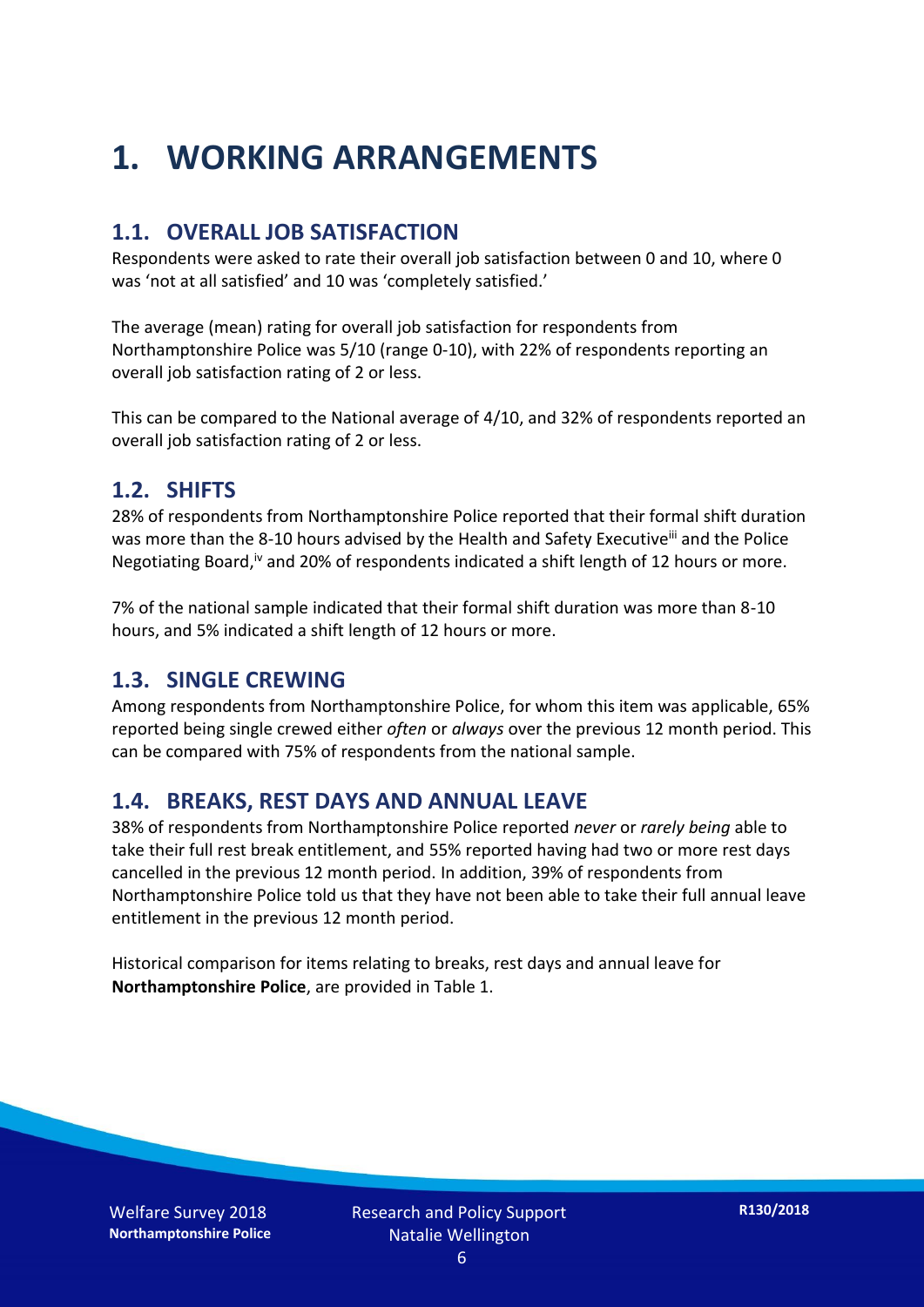| Table 1: Force level figures for breaks, rest days and<br>annual leave     | 2016 | 2018 |
|----------------------------------------------------------------------------|------|------|
| Reported being never or rarely able to take full rest<br>break entitlement | 44%  | 38%  |
| Reported having 2 or more rest days cancelled in the<br>previous 12 months | 75%  | 55%  |
| Reported being unable to take their full annual leave<br>entitlement       | 42%  | 39%  |

Historical comparisons for items relating to breaks, rest days and annual leave for the **police service as a whole**, are provided in the table below.

| Table 2: National figures for breaks, rest days and<br>annual leave        | 2016 | 2018 |
|----------------------------------------------------------------------------|------|------|
| Reported being never or rarely able to take full rest<br>break entitlement | 53%  | 52%  |
| Reported having 2 or more rest days cancelled in the<br>previous 12 months | 76%  | 67%  |
| Reported being unable to take their full annual leave<br>entitlement       | 33%  | 31%  |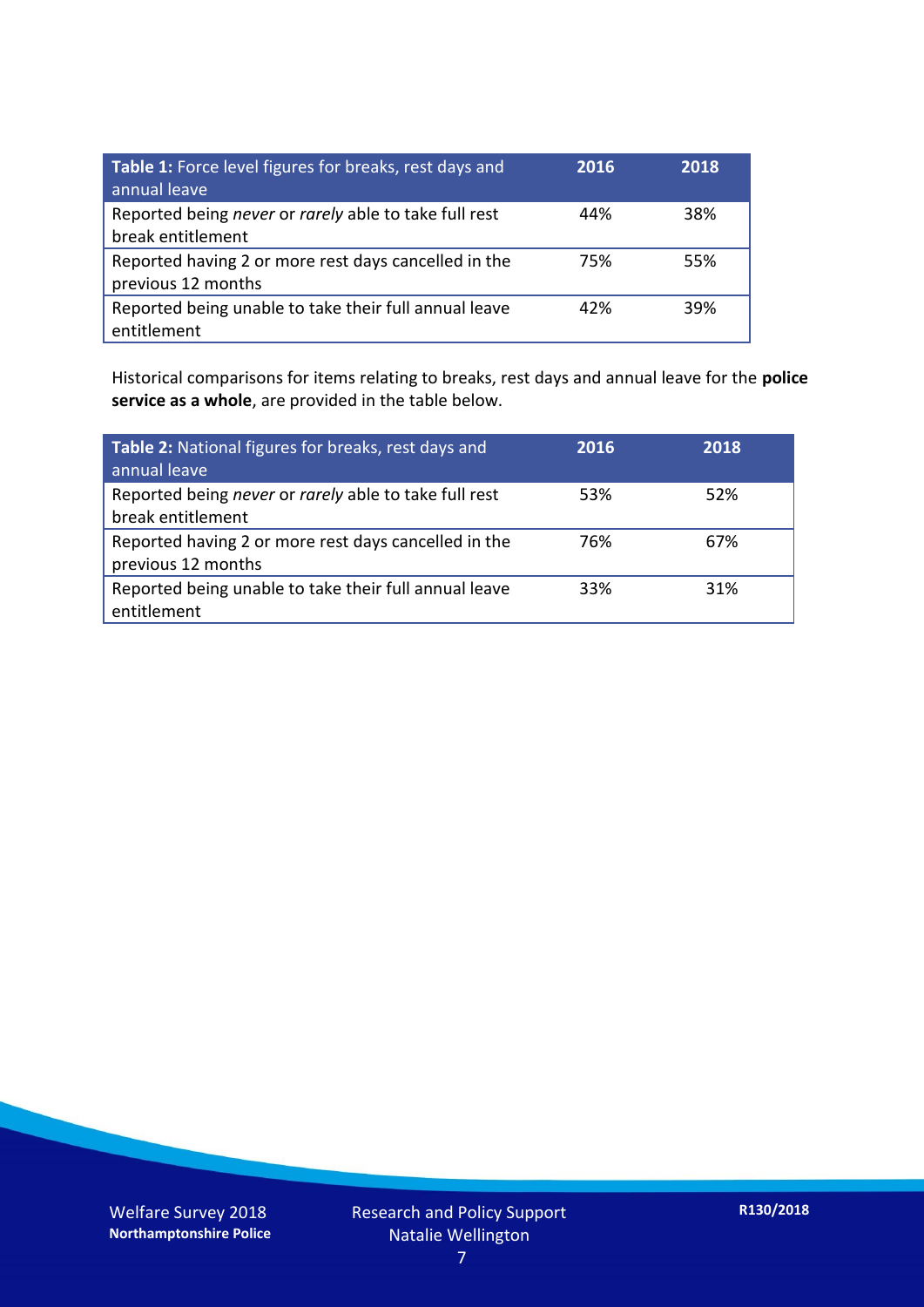### **2. DEMAND**

#### **2.1. WORKLOAD**

71% of respondents from Northamptonshire Police told us that their workload is currently *too high*, or *much too high* – *lower than* the proportion from the national sample (72%) and *higher than* the proportion reported by Northamptonshire Police in the 2016 Demand, Capacity and Welfare Survey.

#### **2.2. HSE MANAGEMENT STANDARDS**

The UK Health and Safety Executive published the Management Standards Indicator Tool (MSIT) to assist organisations in the assessment of workers exposure to dimensions of the psychosocial work environment that, if not properly managed, can lead to harm to health.<sup>v</sup> The 25-item version of the MSIT<sup>vi</sup> contains four items that measure job demands, which were included as part of the Demand, Capacity and Welfare Survey.

35% of respondents from Northamptonshire Police told us that they *often* or *always* have unachievable deadlines, and 57% that they *often* or *always* have to neglect some tasks because they have too much to do.

Historical comparisons for the MSIT job demand items for **Northamptonshire Police** are provided in the table below.

| Table 3: Force level figures for HSE MSIT job demands | 2016 | 2018 |
|-------------------------------------------------------|------|------|
| Often or always have unrealistic time pressures       | 37%  | 44%  |
| Often or always pressured to work long hours          | 30%  | 31%  |
| Often or always have to neglect some tasks because    | 48%  | 57%  |
| they have too much to do                              |      |      |
| Often or always have unachievable deadlines           | 29%  | 35%  |

Historical comparison for the MSIT job demand items for the **police service as a whole**, are provided in the table below.

| Table 4: National figures for HSE MSIT job demands | 2016 | 2018 |
|----------------------------------------------------|------|------|
| Often or always have unrealistic time pressures    | 35%  | 40%  |
| Often or always pressured to work long hours       | 26%  | 29%  |
| Often or always have to neglect some tasks because | 43%  | 54%  |
| they have too much to do                           |      |      |
| Often or always have unachievable deadlines        | 29%  | 38%  |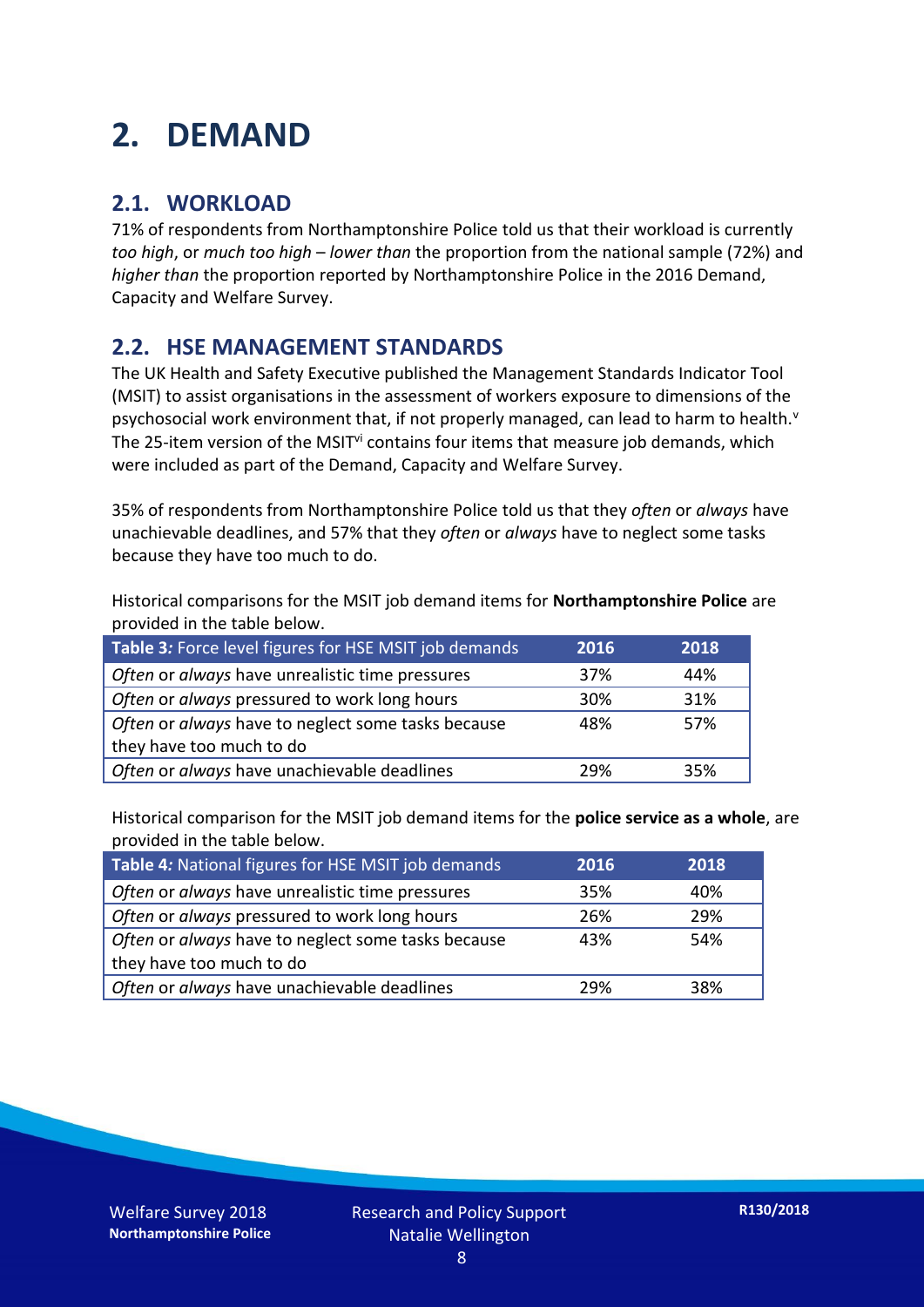#### **2.3. AMOUNT AND PACE OF WORK**

73% of respondents from Northamptonshire Police *disagreed* or *strongly disagreed* that they were able to meet all of the conflicting demands on their time, whilst 9% *agreed* or *strongly agreed* that they had enough time engage in proactive policing in their team/unit. The proportion of officers from Northamptonshire Police reporting to have enough time to engage in proactive policing is *lower than* the proportion in 2016.

Across the police service as a whole, 74% of respondents *disagreed* or *strongly disagreed* that they were able to meet all of the conflicting demands on their time and 90% *disagreed* or *strongly disagreed* that there are enough officers to manage all the demands made on their team/unit.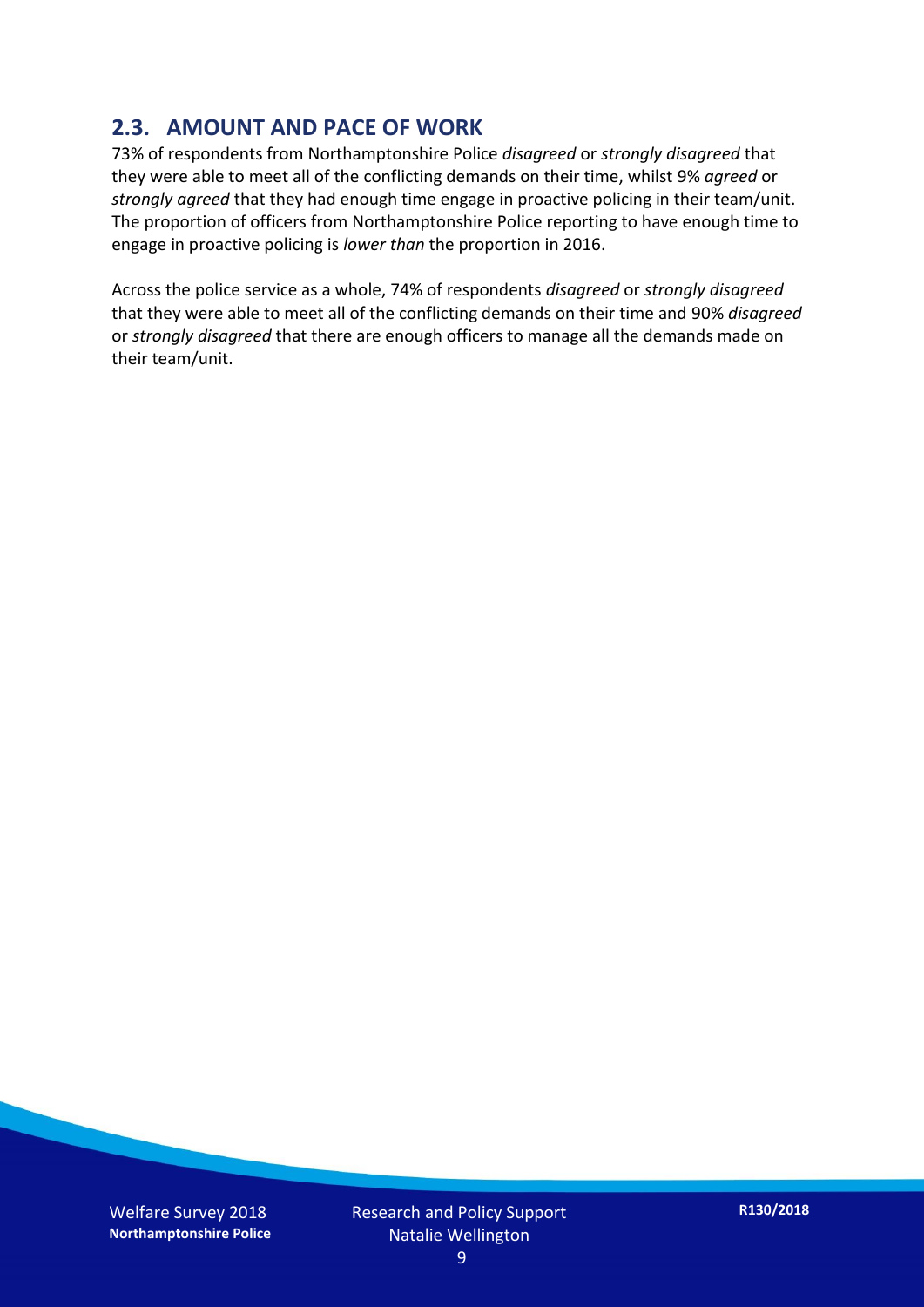## **3. CAPACITY**

#### **3.1. MINIMUM OFFICER STAFFING**

69% of respondents from Northamptonshire Police indicated that their team or unit had a minimum officer staffing level.

Among respondents whose team or unit had a minimum officer staffing level, 22% indicated that this level was *never* or *rarely* achieved. This can be compared to 2016 where 22% of respondents from Northamptonshire Police indicated that the minimum officer staffing level was *never* or *rarely* achieved.

#### **3.2. OFFICER STAFFING ARRANGEMENTS**

74% of respondents *disagreed* or *strongly disagreed* that the way officer staffing levels are determined in their team/unit seems to be effective; *higher than* the proportion reported in 2016.

Historical comparisons of two key items relating to capacity to deal with demand for **Northamptonshire Police** are provided in the table below.

| <b>Table 5:</b> Force level figures for key items relating to capacity                                              |                                                      |      |  |
|---------------------------------------------------------------------------------------------------------------------|------------------------------------------------------|------|--|
| <b>Statements</b>                                                                                                   | % of respondents who<br>disagreed with the statement |      |  |
|                                                                                                                     | 2016                                                 | 2018 |  |
| There are enough officers in my team/unit for me to do<br>my job properly                                           | 76%                                                  | 80%  |  |
| In my experience, we generally have enough officers to<br>manage all the demands being made on us as a<br>team/unit | 87%                                                  | 86%  |  |

Historical comparisons of the same items for the **police service as a whole** are provided in the table below.

| Table 6: National figures for key items relating to capacity                                                        |                                                      |      |  |  |
|---------------------------------------------------------------------------------------------------------------------|------------------------------------------------------|------|--|--|
| <b>Statements</b>                                                                                                   | % of respondents who<br>disagreed with the statement |      |  |  |
|                                                                                                                     | 2016                                                 | 2018 |  |  |
| There are enough officers in my team/unit for me to do<br>my job properly                                           | 78%                                                  | 83%  |  |  |
| In my experience, we generally have enough officers to<br>manage all the demands being made on us as a<br>team/unit | 85%                                                  | 90%  |  |  |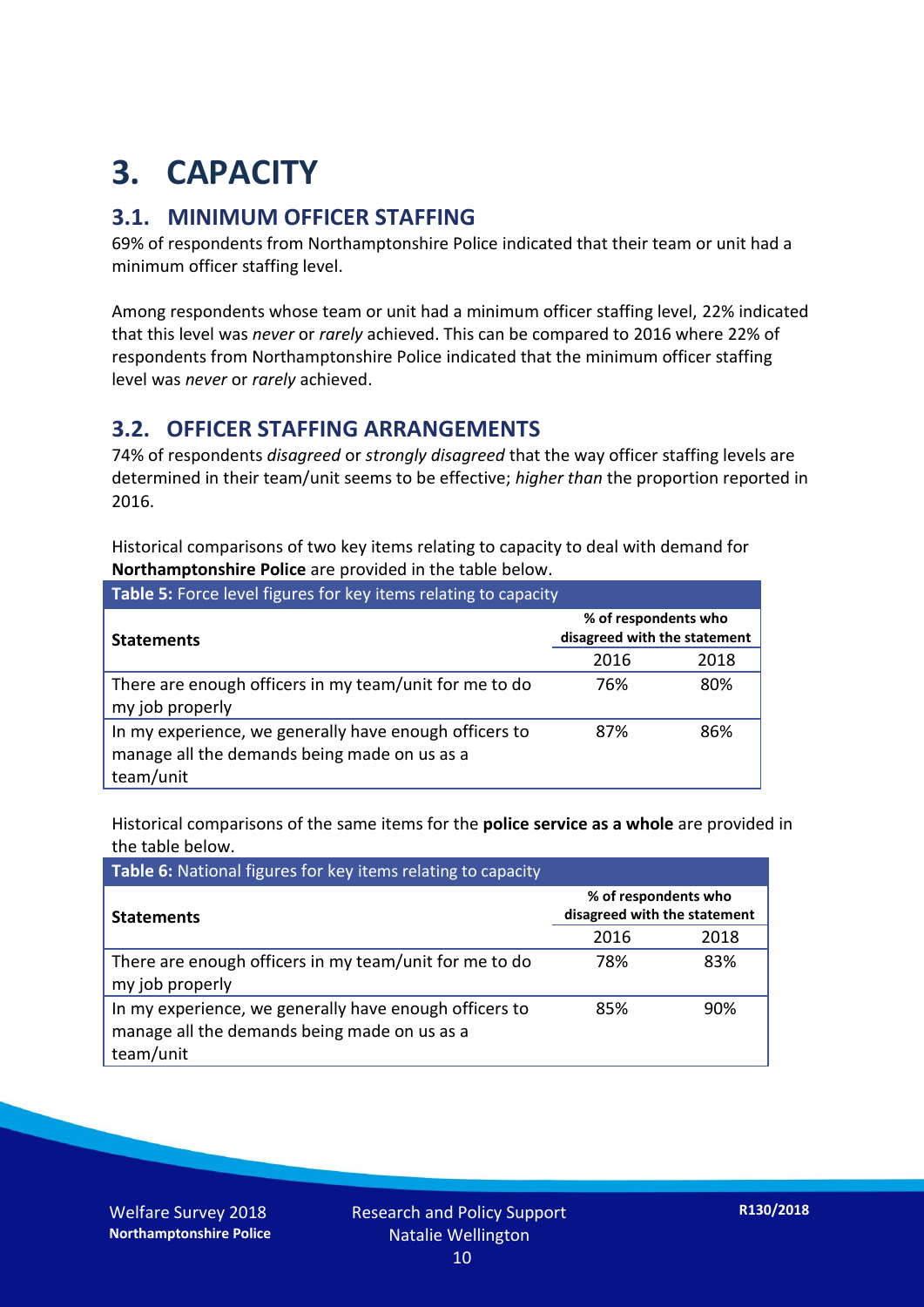### **4. HEALTH AND WELLBEING**

#### **4.1. OVERALL LIFE SATISFACTION**

Respondents were asked to rate their overall life satisfaction between 0 and 10, where 0 was 'not at all satisfied' and 10 was 'completely satisfied.'

The average (mean) rating for overall life satisfaction for respondents from Northamptonshire Police was 6/10 (range 1-9). 15% of respondents reported life satisfaction rating of 2 or less.

These results can be compared to the National average of 6/10, with 15% of respondents reporting an overall life satisfaction rating of 2 or less.

#### **4.2. OVERALL PHYSICAL HEALTH**

Participants were asked to rate their overal health on a scale from *very good* to *very poor*. An historical comparison for both national and local figures for this item are below.

| Table 7: Self-rated overall physical health |                       | 2016 | 2018 |
|---------------------------------------------|-----------------------|------|------|
|                                             | Very poor             | 2%   | 0%   |
|                                             | Poor                  | 17%  | 9%   |
| <b>Force level figures</b>                  | Neither good nor poor | 24%  | 14%  |
|                                             | Good                  | 46%  | 57%  |
|                                             | Very good             | 12%  | 20%  |
| <b>National figures</b>                     | Very poor             | 1%   | 1%   |
|                                             | Poor                  | 11%  | 6%   |
|                                             | Neither good nor poor | 23%  | 17%  |
|                                             | Good                  | 53%  | 54%  |
|                                             | Very good             | 13%  | 23%  |

#### **4.3. SINGLE ITEM INDICATOR OF STRESS**

Work related stress was measured using a single-item measure. 45% of respondents from Northamptonshire Police presented with a non-diagnostic case of work-related stress.<sup>vii</sup>

This is *higher than* the proportion reported in the 2016 iteration of this survey and *higher than* the proportion reported in this year's national results.

Stress outside of work was assessed using an adaptation of the work-related stress measure. 12% of respondents from Northamptonshire Police presented with a non-diagnostic case of stress outside of work.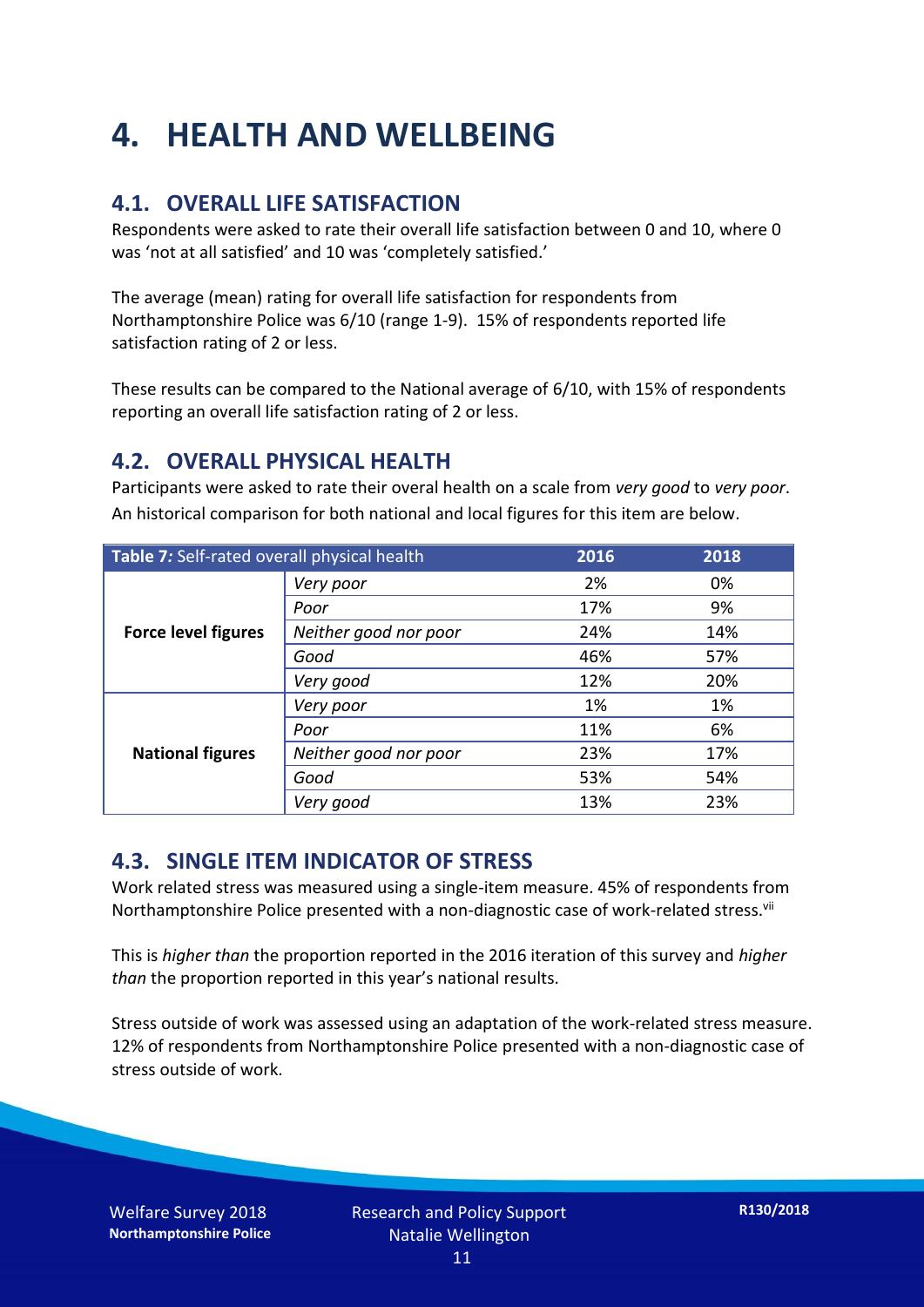#### **4.4. SINGLE ITEM INDICATOR FOR MENTAL HEALTH**

A top-level broad overview of mental wellbeing was established using an item that asked respondents to indicate whether they had experienced feelings of stress, low mood, anxiety, or other difficulties with their health and wellbeing over the last 12 months.

82% of respondents from Northamptonshire Police indicated that they had experienced feelings of stress, low mood, anxiety, or other difficulties with their health and wellbeing over the last 12 months; with 95% also indicating that these feelings were caused, or made worse by work.

#### **4.5. MENTAL WELLBEING**

Mental wellbeing can be broadly conceptualized as having two dimensions. The first concerns positive affect (i.e. pleasurable aspects of wellbeing such as feelings of optimism, cheerfulness, and relaxation). The second concerns psychological functioning (i.e. such as clear thinking, self-acceptance, personal development, competence, and autonomy).

To investigate mental wellbeing in more detail the two-dimensional structure of mental wellbeing described above was assessed using the short Warwick-Edinburgh Mental Wellbeing Scale (SWEMWBS). viii The scale asks individuals to rate their experience during the last two weeks for seven positively framed statements.

SWEMWBS findings for **Northamptonshire Police** are presented in the table below alongside those for national sample for 2016 and 2018.

**Table 8**: % of respondents that reported experiencing the following positive aspects of wellbeing *rarely* or *none of the time* over the previous 2 weeks

| <b>SWEMWBS item</b>                           | <b>National figures</b> |      | <b>Force level figures</b> |      |
|-----------------------------------------------|-------------------------|------|----------------------------|------|
|                                               | 2016                    | 2018 | 2016                       | 2018 |
| I've been feeling optimistic about the future | 62%                     | 36%  | 55%                        | 29%  |
| I've been feeling useful                      | 28%                     | 25%  | 28%                        | 20%  |
| I've been feeling relaxed                     | 60%                     | 48%  | 59%                        | 43%  |
| I've been dealing with problems well          | 20%                     | 19%  | 19%                        | 20%  |
| I've been thinking clearly                    | 16%                     | 16%  | 18%                        | 13%  |
| I've been feeling close to other people       | 34%                     | 28%  | 33%                        | 22%  |
| I've been able to make up my own mind         | 13%                     | 10%  | 19%                        | 7%   |
| about things                                  |                         |      |                            |      |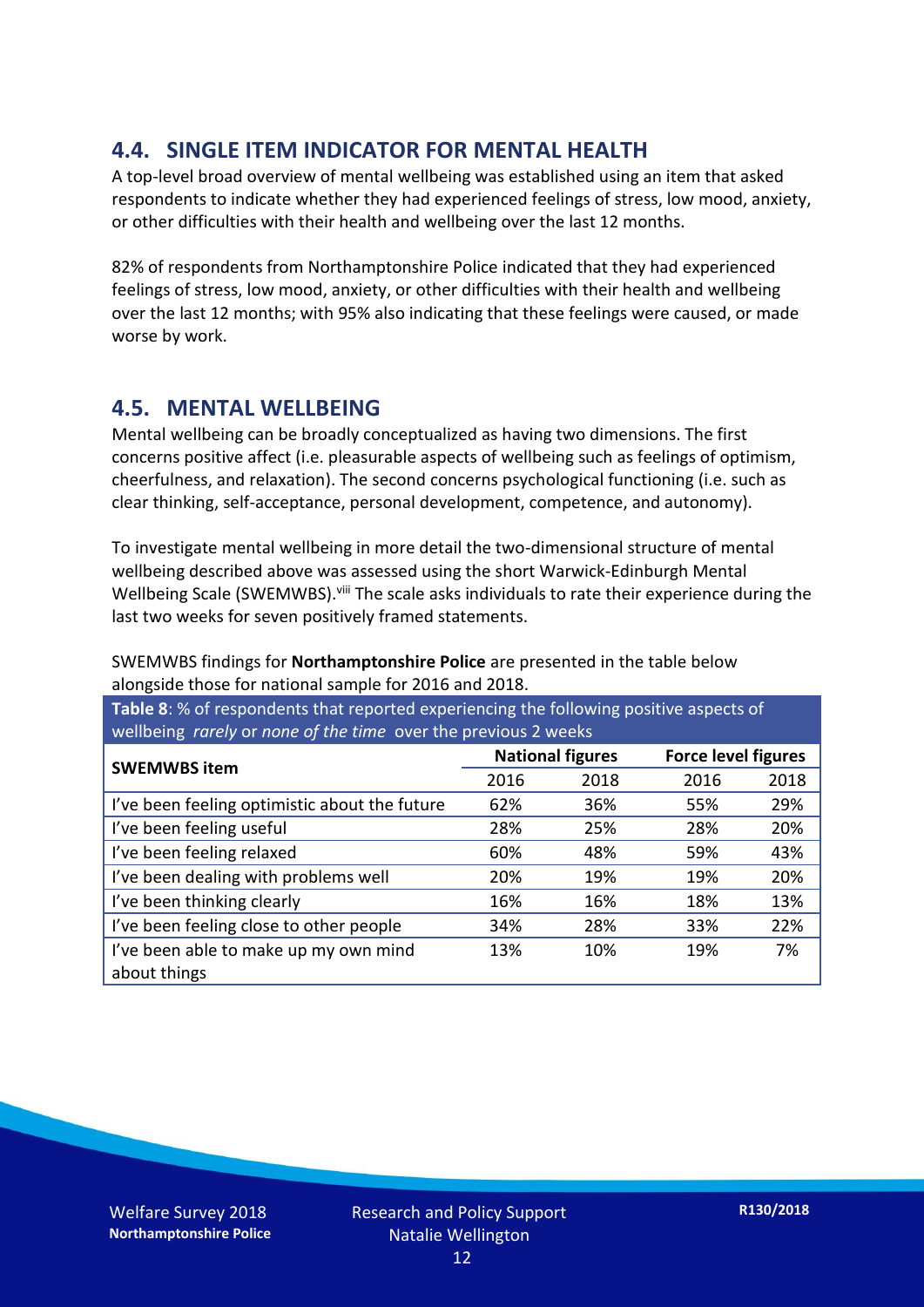#### **4.6. HELP SEEKING**

A question was applied to identify those who had ever **sought help** for feelings of stress, low mood, anxiety, or any other difficulties with mental health and wellbeing. Examples of sources of help were provided including GP, occupational health department, psychologist, therapist, and counsellor.

59% of responses from Northamptonshire Police had previously sought help for feelings of stress, low mood, anxiety or other difficulties with their mental health and wellbeing, 46% of which had done so within the last 12 months.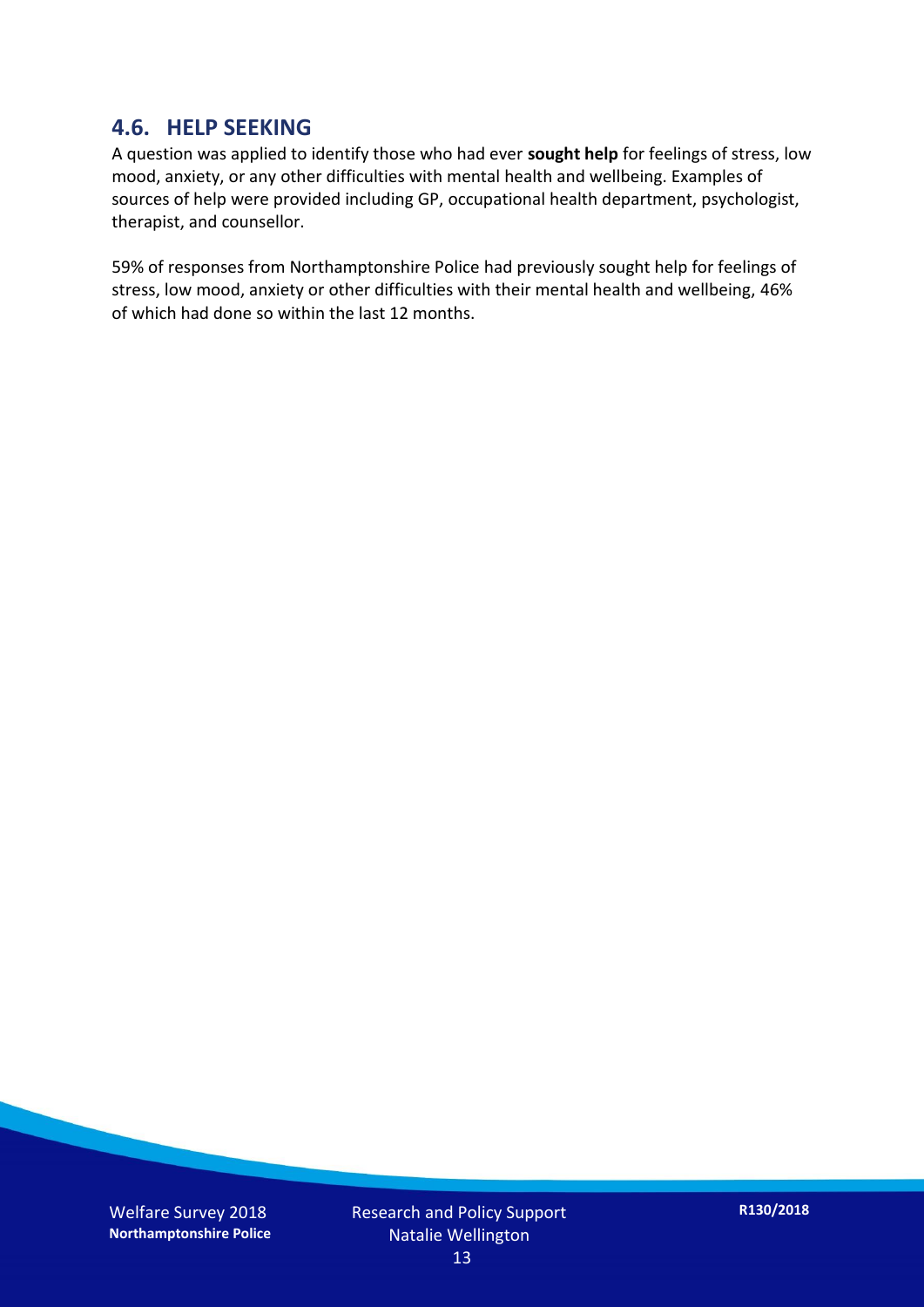### **5. ABSENCE BEHAVIOUR**

#### **5.1. ABSENCE**

69% of respondents from Northamptonshire Police reported one or more days of sickness absence and 40% of respondents indicated that at least one day of their sickness absence was attributable to stress, depression, or anxiety.

The national proportion of respondents who had taken one or more days of sickness absence was 56% and 32% of respondents indicated that at least one day of their sickness absence was attributable to stress, depression, or anxiety.

#### **5.2. PRESENTEEISM AND LEAVEISM**

Presenteeism is the act of attending work while ill. This has been shown to be associated with subsequent health decline, particularly in relation to burnout,  $\alpha$  and can to lead to elevated absenteeism.<sup>x</sup> Moreover, evidence suggests that presenteeism can compound the effects of the initial illness and negatively influence job satisfaction, resulting in negative job attitudes and withdrawal from work.<sup>xi</sup>

Leaveism is a recently coined term to describe hidden sickness absence and work undertaken during rest periods, including using allocated time off such as annual leave entitlements to take time off when they are in fact unwell.

Findings for Northamptonshire Police are presented in the graph below.



*Figure 1: Force level figures for presenteeism and leaveism*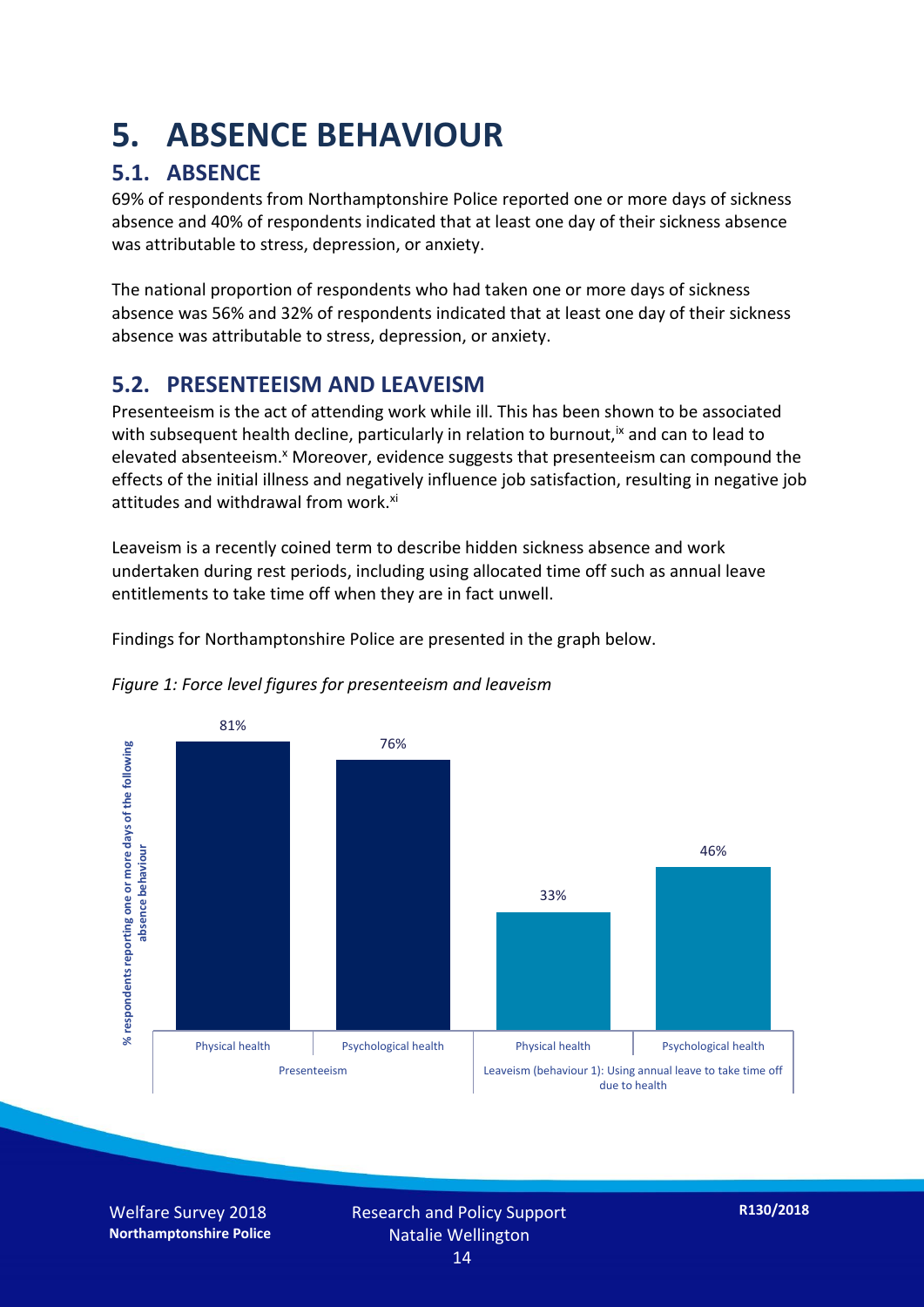### **6. Violence and physical injuries**

#### **6.1. VIOLENCE**

Verbal and physical violence was assessed using four questions regarding how often officers received verbal insults, verbal threats, unarmed physical attacks, and attacks with a weapon from members of the public over the previous 12 months. Findings are presented in the table below.

**Table 9:** Force level figures for frequency of verbal and physical violence from members of the public

| Type of violent victimisation                      | % of respondents indicating frequency<br>of experience as at least once a week |      |  |
|----------------------------------------------------|--------------------------------------------------------------------------------|------|--|
|                                                    | 2016                                                                           | 2018 |  |
| Verbal insults (e.g., swearing, shouting, abuse)   | 42%                                                                            | 29%  |  |
| Verbal threats (e.g., threat of hitting, threat of | 26%                                                                            | 20%  |  |
| kicking)                                           |                                                                                |      |  |
| *Spitting assaults (i.e. being deliberately spat   |                                                                                | 2%   |  |
| upon)                                              |                                                                                |      |  |
| Unarmed physical attacks (e.g., struggling to      | 15%                                                                            | 9%   |  |
| get free, wrestling, hitting, kicking)             |                                                                                |      |  |
| Use of a deadly weapon (e.g., stick, bottle, axe,  | 2%                                                                             | 0%   |  |
| firearm)                                           |                                                                                |      |  |

\*Spitting assaults data was only available from 2018.

#### **6.2. INJURIES**

17% of Northamptonshire Police respondents reported that they had suffered one or more injuries that required medical attention as a result of work-related **violence** in the last year – losing more than 105 days in sickness absence.

This is *lower than* the proportion reporting one or more injuries as a result of work-related **violence** than reported in the 2016 iteration of this survey and *lower than* the proportion compared to this year's national results.

19% of Northamptonshire Police respondents also reported that they had suffered one or more injuries that required medical attention as a result of work-related **accidents** in the last year – losing more than 138 days in sickness absence.

This is *lower than* the proportion reporting one or more injuries as a result of work-related **accidents** in the 2016 iteration of this survey and *higher than* the proportion compared to this year's national results.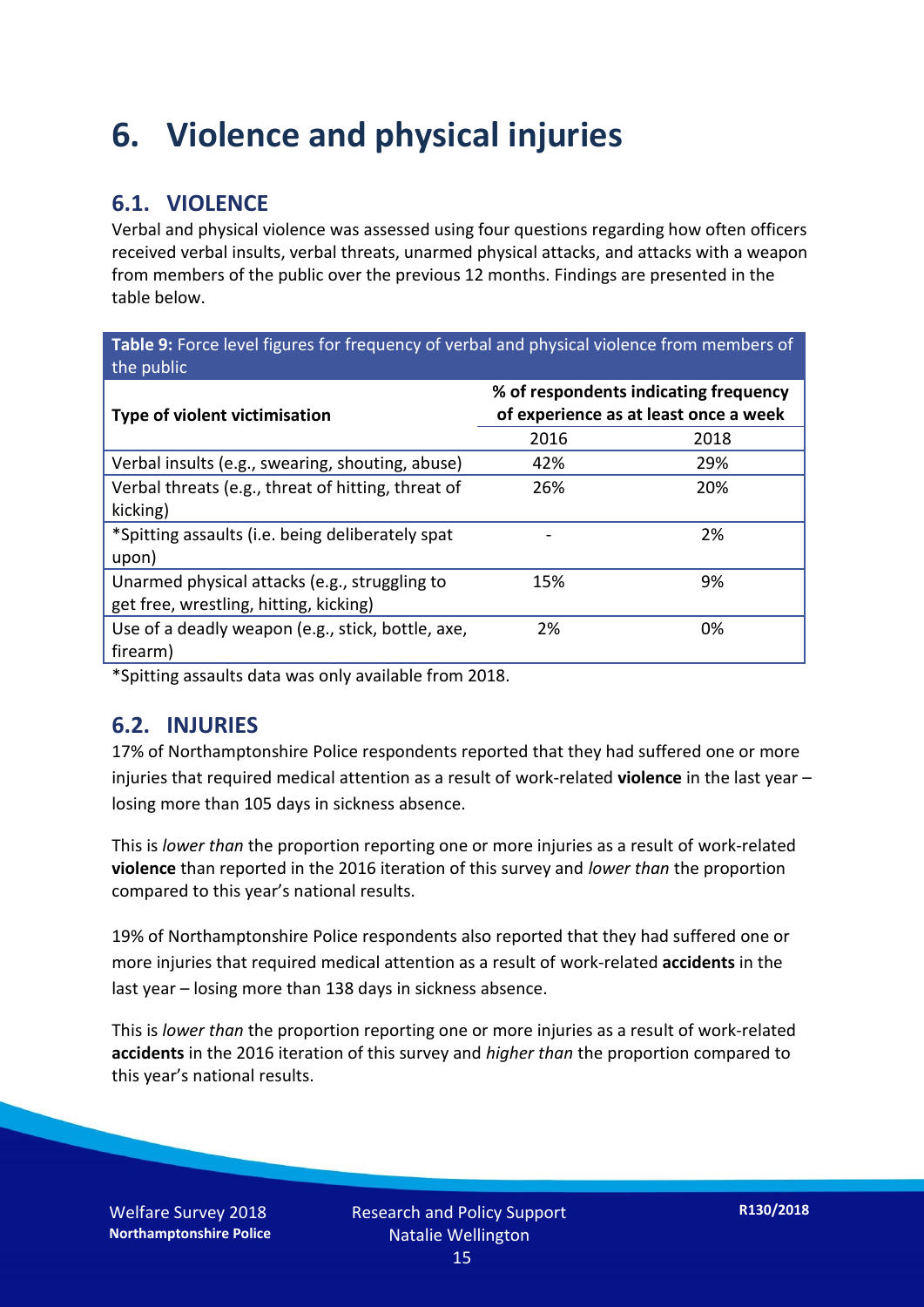### **7. ORGANISATIONAL SUPPORT: MENTAL HEALTH & WELLBEING**

Participants who indicated that they had sought help for difficulties with mental health and wellbeing were presented with additional questions concerning disclosure to a line manager.

#### **7.1. DISCLOSURE**

62% of respondents from Northamptonshire Police, for whom it was applicable, reported that they had disclosed seeking mental health and wellbeing support to their line managers. This can be compared with 64% from the same survey in 2016.

#### **7.2. REASONS FOR NON-DISCLOSURE**

Respondents who did not disclose to their line managers that they had sought mental health and wellbeing support, were asked to indicate why. Findings are presented in the table below.

| Table 10: Reasons for non-disclosure                        |                     |                 |  |
|-------------------------------------------------------------|---------------------|-----------------|--|
|                                                             | % of total mentions |                 |  |
| <b>Item</b>                                                 | Force level         | <b>National</b> |  |
|                                                             | figures             | figures         |  |
| I was worried that my other colleagues would find out       | 7%                  | 10%             |  |
| I thought it would negatively affect my opportunities for   | 10%                 | 11%             |  |
| promotion and/or specialising                               |                     |                 |  |
| It wasn't affecting my work                                 | 6%                  | 7%              |  |
| I didn't want to be treated differently (in a negative way) | 12%                 | 13%             |  |
| I felt it was a personal matter                             | 19%                 | 20%             |  |
| I have had negative experiences of disclosing in the past   | 4%                  | 6%              |  |
| I thought it would have a negative impact on my career      | 13%                 | 10%             |  |
| There is a negative attitude in the police service towards  | 13%                 | 12%             |  |
| people who experience difficulties with their mental health |                     |                 |  |
| and wellbeing                                               |                     |                 |  |
| I did not think my line manager would treat me with         | 7%                  | 7%              |  |
| empathy                                                     |                     |                 |  |
| For reasons other than those listed above                   | 9%                  | 4%              |  |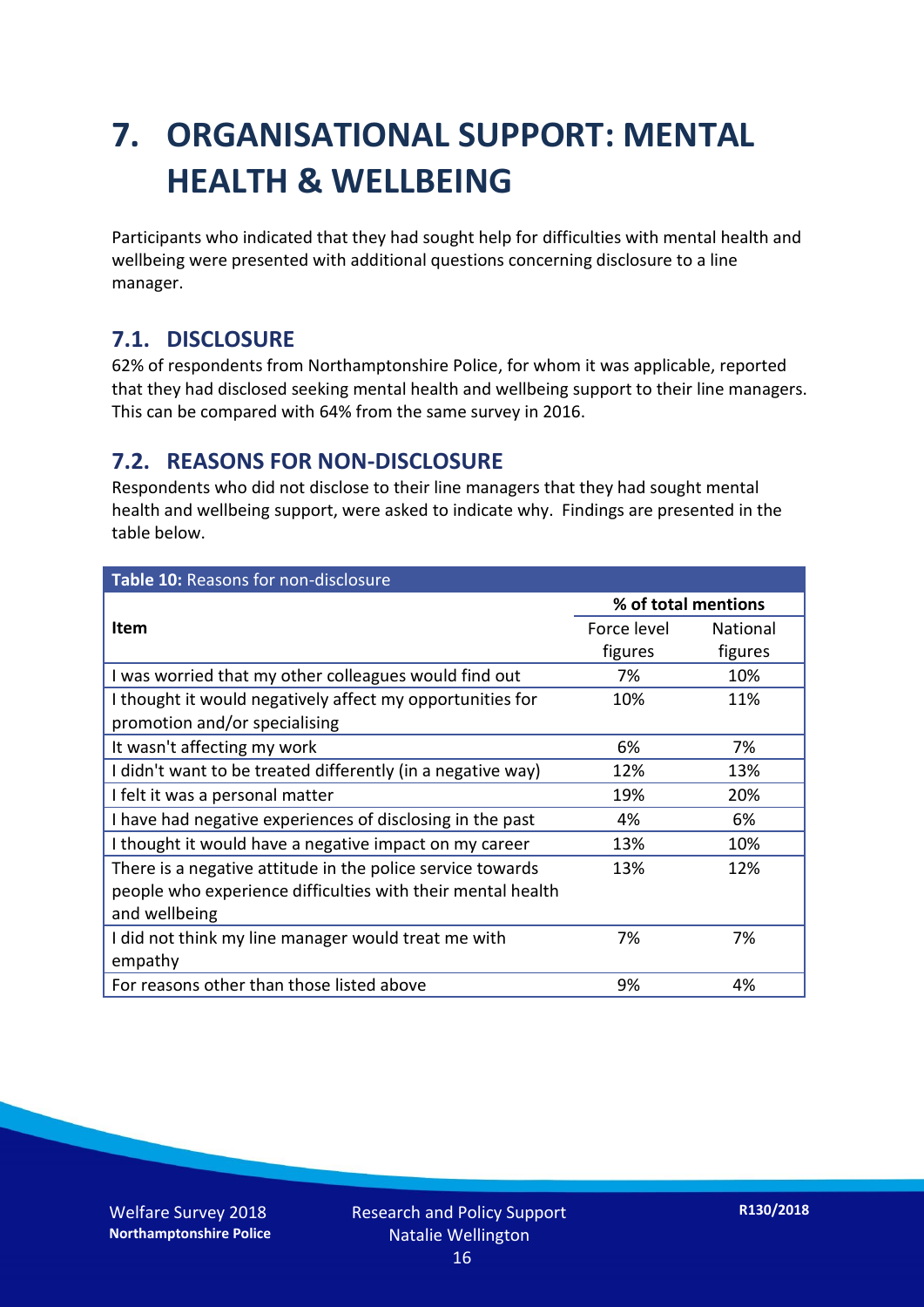#### **7.3. ATTITUDES TO MENTAL HEALTH AND WELLBEING**

All respondents were asked about the attitude of the police service towards mental health and wellbeing.

Respondents were provided with a list of statements, and asked to indicate the extent to which they agreed or disagreed with the statement.

The table below shows the percentage of respondents who agreed with three key statements about the police services attitudes towards mental health and wellbeing for both Northamptonshire Police, and the police service as a whole.

| Table 11: Attitudes to mental health and wellbeing |                                                    |                  |  |
|----------------------------------------------------|----------------------------------------------------|------------------|--|
| <b>Statements</b>                                  | % of respondents that agreed with<br>the statement |                  |  |
|                                                    | Force level figures                                | National figures |  |
| The police service encourages staff to talk openly | 51%                                                | 45%              |  |
| about mental health and wellbeing                  |                                                    |                  |  |
| Someone would be treated differently (in a         | 41%                                                | 37%              |  |
| negative way) if they disclosed difficulties with  |                                                    |                  |  |
| their mental health and wellbeing                  |                                                    |                  |  |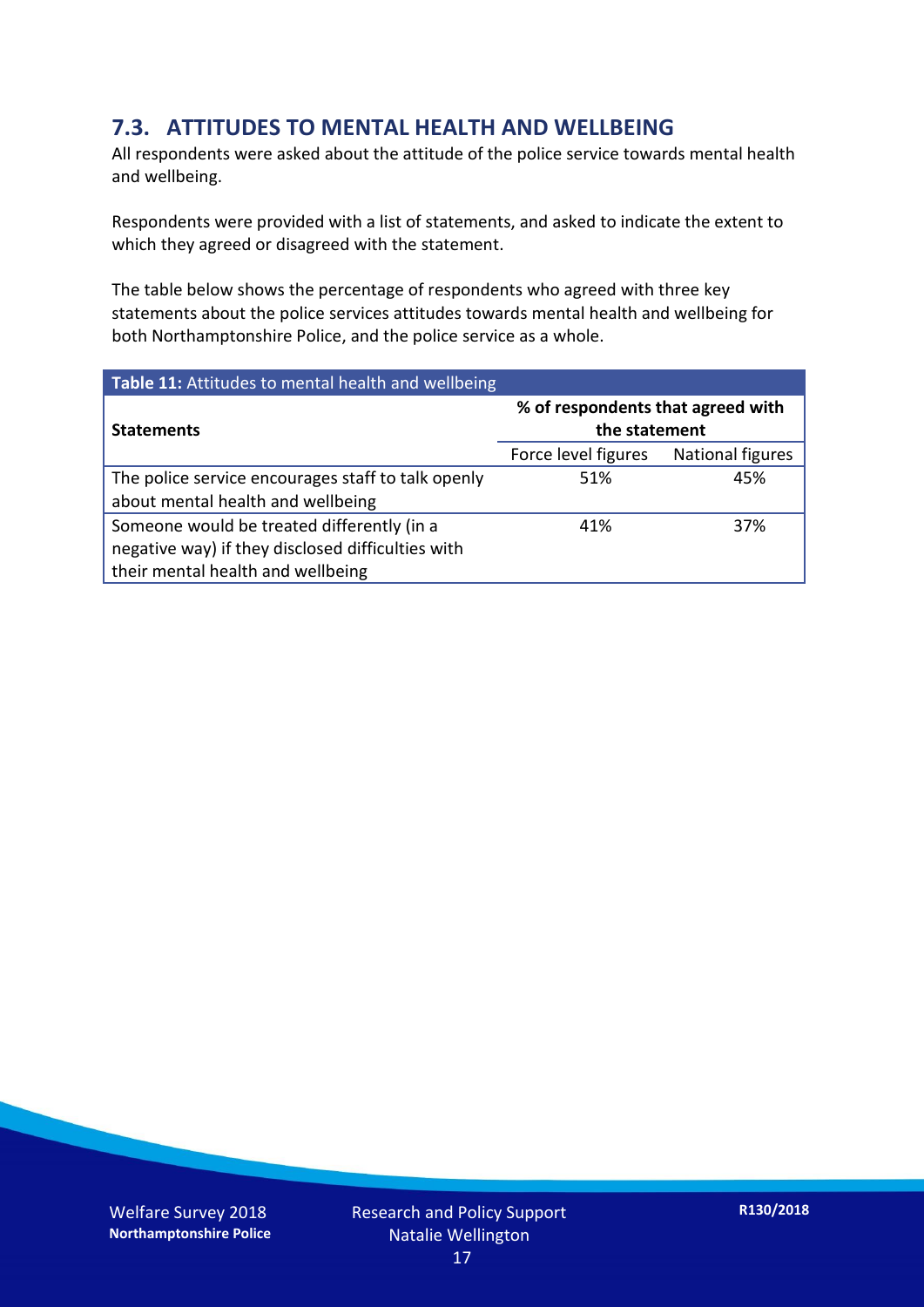### **8. Notes for JBBs**

Additional findings from the 2018 Demand, Capacity and Welfare survey are available on request from the Research and Policy department. Additional topics include, but are not limited to:

- Morale,
- Fatigue and sleep,
- Managerial mental health and wellbeing support,
- Organisational change, and
- Organisational justice.

The findings of the survey can also be broken down in more detail in terms of different demographic groups, such as rank, role or length of service. However please be aware that we can only go into a certain level of detail with this demographic data in order to preserve respondents' confidentiality.

JBBs wishing to obtain further information can contact [ResearchandDataCollection@polfed.org](mailto:ResearchandDataCollection@polfed.org) to discuss their requirements.

The Research and Policy Department only has one member of staff responsible for these data requests; please bear this in mind in terms of turnaround times and the amount of data you request when contacting the team.

All other interested parties should speak to their local JBB in the first instance.